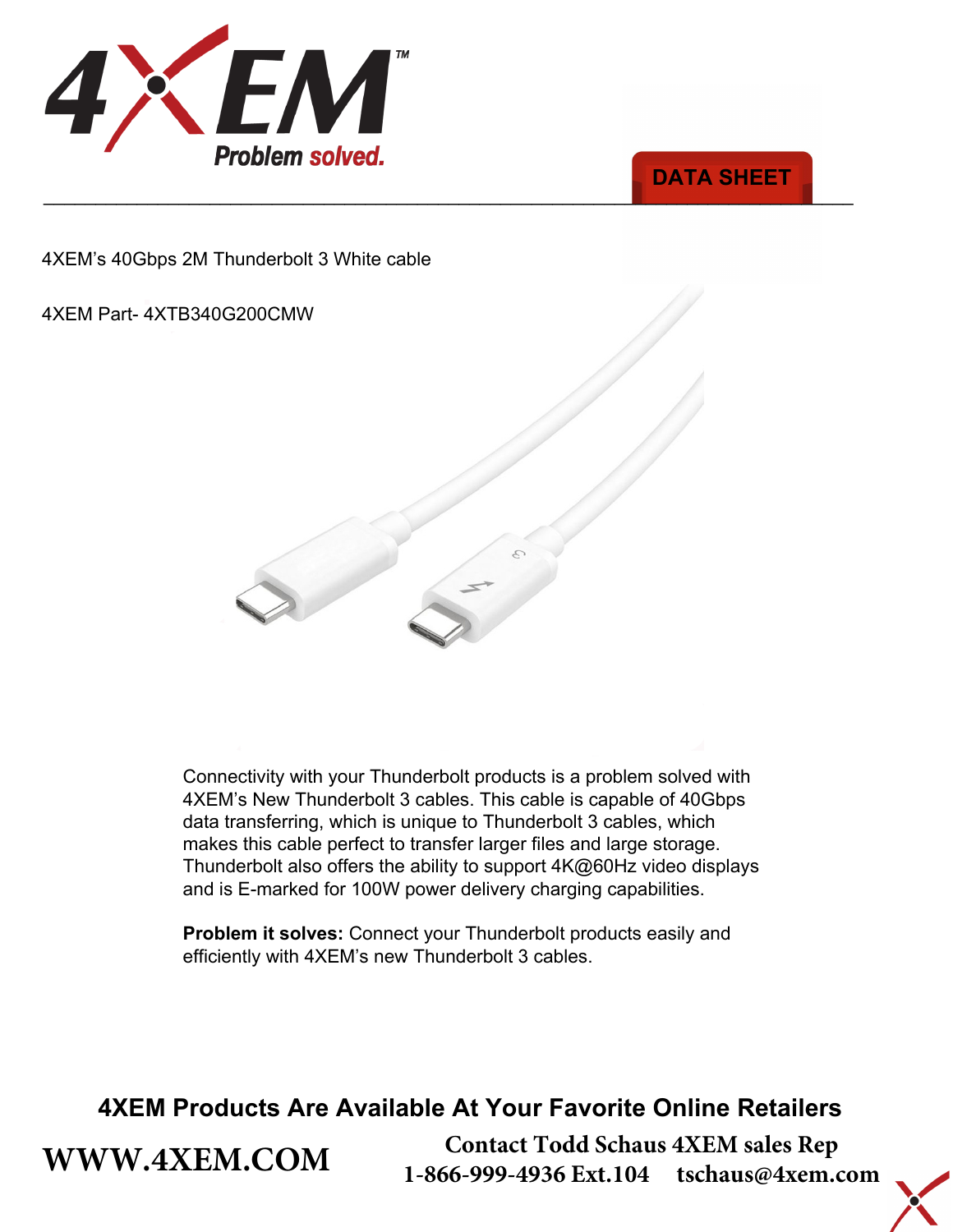

#### \_\_\_\_\_\_\_\_\_\_\_\_\_\_\_\_\_\_\_\_\_\_\_\_\_\_\_\_\_\_\_\_\_\_\_\_\_\_\_\_\_\_\_\_\_\_\_\_\_\_\_\_\_\_\_\_\_\_\_\_\_\_\_\_\_\_\_\_\_\_\_\_\_\_\_\_\_\_ **DATA SHEET**

# **Features**

- Thunderbolt 3 Male to Male connection
- 2M/6.5FT in length
- Active Bidirectional connection
- Reversible connectors no "wrong way" connection
- 40Gbps Data Transferring, perfect for larger files and storage
- Capable of supporting 4K@60Hz displays
- E-marked for 100W Power Delivery
- Plug and play set-up
- White jacket

#### 8 x Coaxial Standard **Thunderbolt 3 Cable** Fully-shielded 15-core tinned copper wires

### **Application**

- Home
- Data Transfer
- Office
- 4K Video
- Charging



### **4XEM Products Are Available At Your Favorite Online Retailers**

**WWW.4XEM.COM** <sup>Contact Todd Schaus 4XEM sales Rep<br>1-866-999-4936 Ext.104 tschaus@4xem.com</sup> 1-866-999-4936 Ext.104